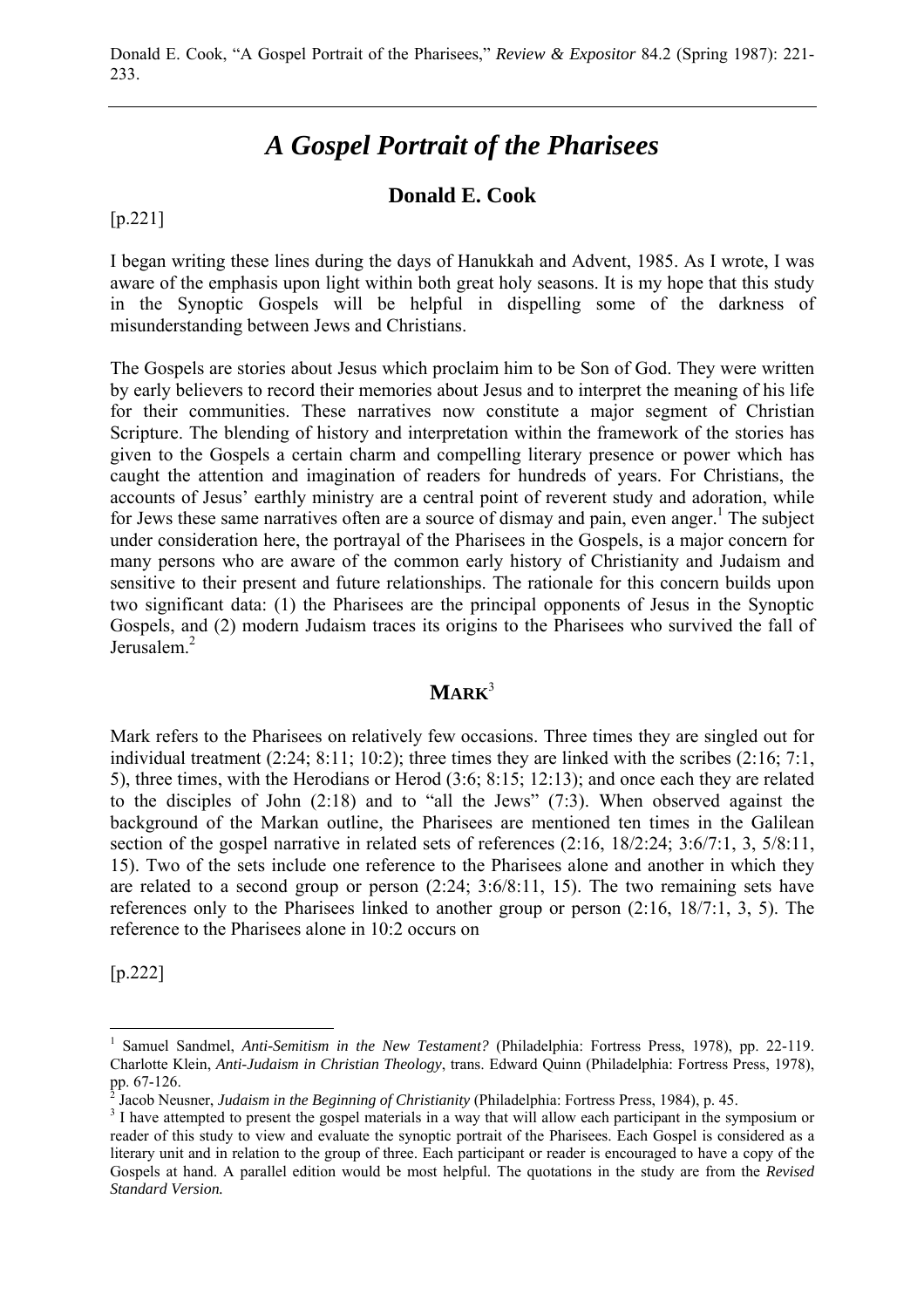the way to Jerusalem, and Mark's final mention of them (linked with Herod, 12:13) occurs after Jesus' arrival in. Jerusalem. It is significant that the Pharisees do not appear in the passion narrative.<sup>4</sup> All the Markan Pharisaic accounts are paralleled in Matthew; Luke contains parallels to approximately half the Markan narratives.

The first two sets of Pharisaic encounters are part of what is generally recognized as a pre-Markan collection of conflict. stories. All the other Pharisaic pericopes, except 8:14-21, are also understood to be conflict. narratives.<sup>5</sup> Some scholars see 12:13 related to a second pre-Markan collection.<sup>6</sup>

The issue involved in 2:15-17, the call of. Levi, has to do with table fellowship.<sup>7</sup> Note, however, that the comment attributed to the Pharisees is limited to a question addressed to the disciples.. Although opposition to Jesus will be indicated later, no overt criticism of Jesus or the Pharisees is to be found here in Mark. The event provides a setting for a teaching of Jesus on the scope of the gospel, but may be called a "conflict. story" only by reference to other materials. Feasting in 2:15-17 calls attention to fasting in the second Pharisaic reference (2:18-22). Again the Pharisees' participation is confined to a question, this time to Jesus himself, concerning fasting. Jesus' response to the question is not a criticism of the Pharisees, however, but a veiled passion prediction and two parabolic interpretations of the newness of the gospel. $8$ 

The second set of Pharisaic encounters in Mark has to do with Sabbath observance. In 2:24 the address is to Jesus in regard to the disciples' "doing what is not lawful." Again the participation of the Pharisees is incidental to. a teaching of Jesus which reinterprets the meaning of Sabbath. There is actually no Pharisaic criticism of Jesus, and Jesus does not criticize the Pharisees. In 3:1-6 we come to the first overt hostility of the Pharisees toward Jesus, yet most readers would be shocked at the outcome of verse 6, if they were not already conditioned by a general negative impression of the Pharisees. Mark seems to interpret the narrative of the healing of the man with the withered hand as a demonstration of Jesus' authority over the Sabbath and thus a threat to Judaism as understood and practiced by the Pharisees. The conspiracy between the Pharisees and the Herodians to get rid of Jesus is another anticipation of the passion and suggests Pharisaic involvement in those later events, although their participation is not indicated elsewhere in Mark.<sup>9</sup>

<sup>&</sup>lt;sup>4</sup> Note, however, Michael Cook's suggestion that the mention of scribes in the passion narrative is really a reference to the Pharisees in *Mark's Treatment of Jewish Leaders* (Leiden: E. J. Brill, 1978), pp. 58-76.

Arland J. Hultgren, *Jesus and His Adversaries* (Minneapolis: Augsburg Publishing House, 1979), pp. 151-174; 203-205.

<sup>&</sup>lt;sup>6</sup> Cook, *Mark's Treatment of Jewish Leaders*, pp. 31-51.<br><sup>7</sup> Novemer, *Judaism in the Beginning of Christianity*, p.

Neusner, *Judaism in the Beginning of Christianity*, p. 46. Neusner suggests here and elsewhere that this was a matter of concern to the Pharisees prior to A.D. 70.

<sup>&</sup>lt;sup>8</sup> I take the Markan account to reflect the history of Jesus which, though interpreted by the Evangelist, had genuine claim to represent generally what happened. The circumstances of the church at the time of writing influenced all the Evangelists, as can be seen most clearly in Matthew and Luke, but I do not take the circumstances to have caused the creation of tradition which had no connection with Jesus. Note Martin Hengel, *Studies in the Gospel of Mark* (Philadelphia: Fortress Press, 1985), pp. 32-41, and Hugh Anderson, *The Gospel of Mark* (London: Ollphants, 1976), pp. 824. Thus, while I appreciate E. P Sanders' vast erudition, I do not agree with his evaluation of the history of Jesus found in the Gospels. Cf. his *Jesus and Judaism* (Philadelphia: Fortress Press, 1985), especially pp. 270-293.

Cf. Sanders, *Jesus and Judaism*, pp. 290-293.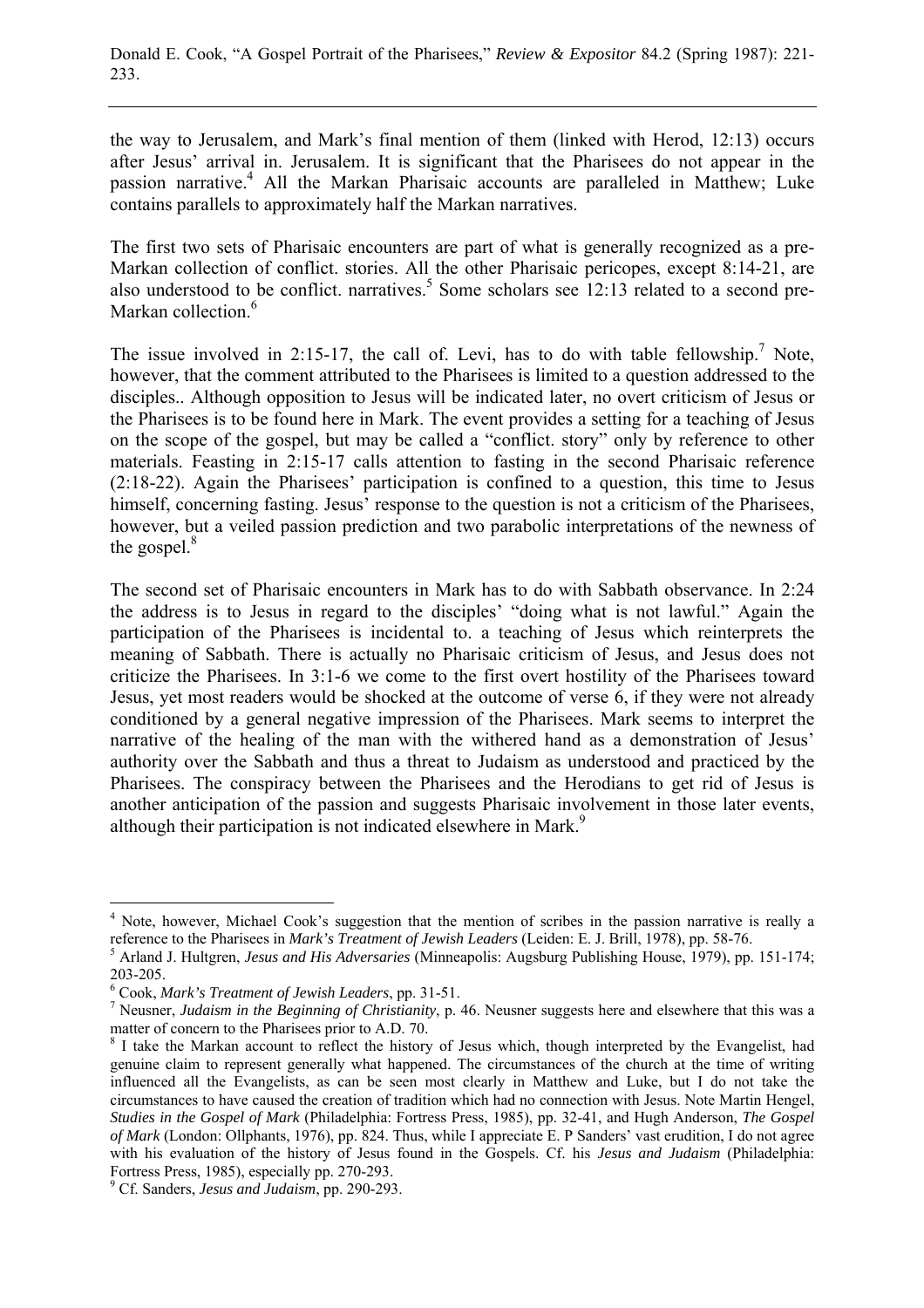The third set of narratives (7:1-8) contains three references to the Pharisees. Here we observe the first overt criticism of the sect by Jesus. Note the close identification of the Pharisees with the scribes and the Jews. The encounter begins with a question similar to those in 2:16 and 18: "Why do your disciples not live according to the tradition of the elders...?" (7:5). Jesus' response is to reject traditional law by accusing the Pharisees and scribes of forsaking the commandment of God to embrace human interpretation. The epithet "hypocrites" occurs here for the first and only time in Mark.<sup>10</sup>

[p.223]

The fourth set of encounters indicates a continuing rift between Jesus and the Pharisees. The first narrative (8:11-13) informs us that the Pharisees came to argue with Jesus and ask a sign (this immediately after the feeding of the four thousand). Jesus' response is an emphatic "No." The second saying is a warning against the leaven (teachings?) of the Pharisees and Herod (8:15). The settings of both incidents are interesting for our study since they suggest that the disciples and the Pharisees shared a similar obtuseness.

The last two encounters between Jesus and the Pharisees continue the negative characteristic noted in 7:1-8 and 8:11-15. In 10:2 Mark places Jesus on the road to Jerusalem with the first item on the agenda being a conflict. with the Pharisees who have appeared to test Jesus. The medium of the testing is a question of divorce. In the course of his answer, Jesus accuses his questioners of hardness of heart, indicating that the Mosaic legislation for divorce was not according to God's original purpose (10:6). Obviously this would not be a criticism of the Pharisees alone, but of the larger Jewish community. The question concerning tribute to Caesar (12:13-17) seems to reflect Herodian rather than Pharisaic concerns, but the introduction to the pericope indicates Pharisaic interest in the effort to entrap him. Mark earlier indicates involvement of the Pharisees with the Herodians (3:6).

## **MATTHEW**

Matthew refers to the Pharisees twenty-nine times, $11$  considerably more than Mark. Like Mark, he designates the group singularly and in relation to others (Sadducees, scribes, chief priests, Herodians). Matthew's narrative follows an outline similar to Mark's, and Matthew parallels each of the Markan Pharisaic pericopes. Moreover, there are four Matthean Pharisaic pericopes which substantially parallel a Markan text, but the Markan text does not refer directly to the Pharisees. In addition, there are Matthean references to the Pharisees which are paralleled only in Luke and others which are unique to Matthew. We shall examine each of these categories. Because of their significance, we shall look at the woes in chapter 23 separately.

In the pericopes shared by Matthew and Mark, the treatment of the Pharisees is similar.in tone and development. The variations, however, are quite significant.

In the call of Levi (Mark 2:13-17; Matt. 9:9-13), the narratives are generally alike. Matthew, however, does not refer to the scribes of the Pharisees. Matthew's addition of an ethicizing note in regard to the temple cult (Matt. 9:13; Hos. 6:6; cf. Matt. 12:5-8) is the only substantial

 $10$  Mark refers to the Pharisees' "hypocrisy" once (12:15).

<sup>&</sup>lt;sup>11</sup> Matt. 23:14 is omitted by  $\psi$ , B, D, L,  $\theta$  and many other witnesses.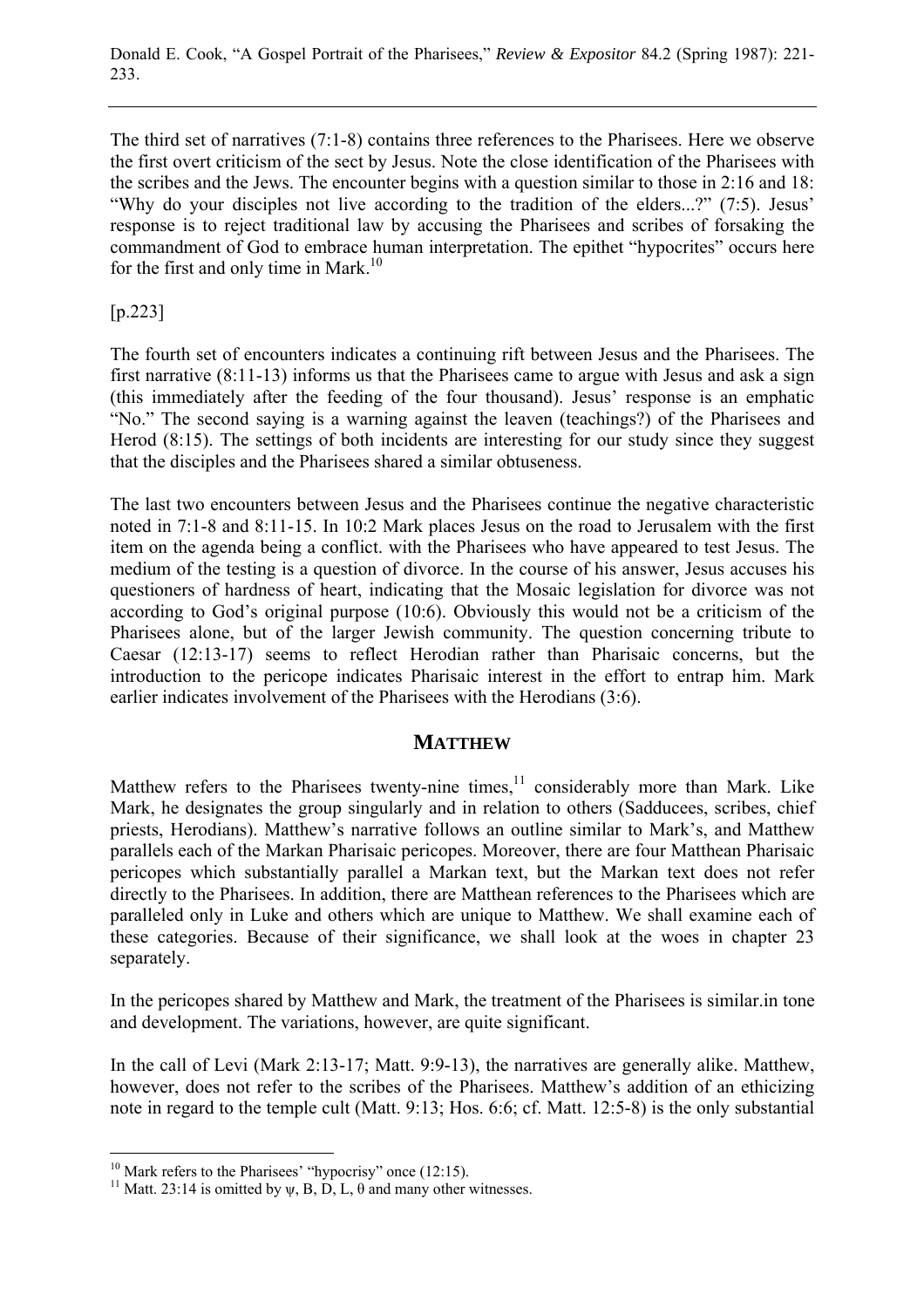difference.<sup>12</sup> The depiction of the Pharisees in the pericopes on fasting (Mark 2:18-22; Matt. 9:14-17) is basically the same. Neither Evangelist suggests overt conflict. The first question about Sabbath observance (Mark 2:23-28; Matt. 12:1-8) is reported almost verbatim by both Evangelists in the first part of the narrative. Matthew, like

[p.223]

 $\overline{a}$ 

Mark, records differences between Jesus and the Pharisees, but not conflict. Matthew, however, extends his narrative with a different ending (12:5-7) which enlarges his ethical concerns about the temple cult and interprets the Christ-event as "greater than the temple".(Note the repetition of Hos. 6:6; cf. 9:13.).

Conflict arises in the second Sabbath pericopes (Mark 3:1-6; Matt. 12:9-14). The intention of the Pharisees to accuse Jesus appears for the first time in Mark and Matthew, and the conspiracy to destroy him is reported by both Evangelists, although Matthew makes no reference to the Herodians (12:14). In the matter of oral tradition and Scripture (Mark 7:1-23; Matt. 15:1-20), the early developments in the pericopes are quite similar: The Pharisees and scribes criticize Jesus' disciples for not observing the traditional law; Jesus responds by calling them hypocrites and rejecting the claims of the traditional law. In the latter part of the pericope, Matthew expands his narrative to indicate that the Pharisees have been offended (15:12). For the first time, Jesus calls them "blind guides" (15:14). Blindness and hypocrisy become major motifs in Matthew's treatment of the Pharisees. The narrative of the Pharisees' seeking a sign is virtually identical in both Gospels (Mark 8:11-13; Matt. 16:1-4; cf. a Matthean doublet, 12:38-39), except that Mark refers to the Pharisees alone while Matthew joins them to the Sadducees.<sup>13</sup> The tendency to expand the tradition found in Mark observed earlier (Matt. 15:12-14) may be seen also.in the teaching on leaven (Mark 8:14-21; Matt. 16:5-12). Matthew adds a saying which interprets the leaven explicitly as the teaching of the Pharisees (16:11-12). Mark joins the Pharisees here to Herod, while Matthew joins them to the Sadducees. The treatment of the Pharisees in the pericopes on divorce is almost identical in Mark and Matthew (Mark 10:1-12; Matt. 19:1-12). The same is true on the question of paying tribute to Caesar (Mark 12:13-17; Matt. 22:15-22. Both relate the Pharisees to the Herodians.).

There are four Matthean pericopes which parallel Mark in their general substance, but in each text Matthew refers to the Pharisees; Mark does not. In 12:24, the Pharisees accuse Jesus of casting out demons by the power of Beelzebul. Mark speaks of "scribes"  $(3:22)$ .<sup>14</sup> The parable of the wicked tenants (21:33-46) is focused by Matthew directly at the chief priests and the Pharisees (21:45). Mark says "they" tried to arrest him (12:12). Significantly, this change provides the setting for one of Jesus' most devastating judgments against Israel in general and the Pharisees in particular: "...the kingdom of God will be taken away from you" (21:43, unique to Matthew). In 22:34, a Pharisaic lawyer asks about the great commandment. In Mark, a scribe asks the question and is commended by Jesus (Mark 12:28-34). The commendation is absent in Matthew. Matthew 22:41-46 is the fourth of these narratives.

<sup>&</sup>lt;sup>12</sup> This reference to the cult may suggest a circumstance after A.D. 70. Cf. F W. Beare, *The Gospel According to Matthew* (San Francisco: Harper and Row, 1981), p. 228.

<sup>&</sup>lt;sup>13</sup> Matthew alone among the Gospels links the Pharisees and Sadducees (3:7; 16:1-12). Note, however, Acts 23:7.

<sup>&</sup>lt;sup>14</sup> Cf. Robert H. Gundry, *Matthew: A Commentary on His Literary and Theological Art* (Grand Rapids: Wm. B. Eerdmans, 1982), p. 232.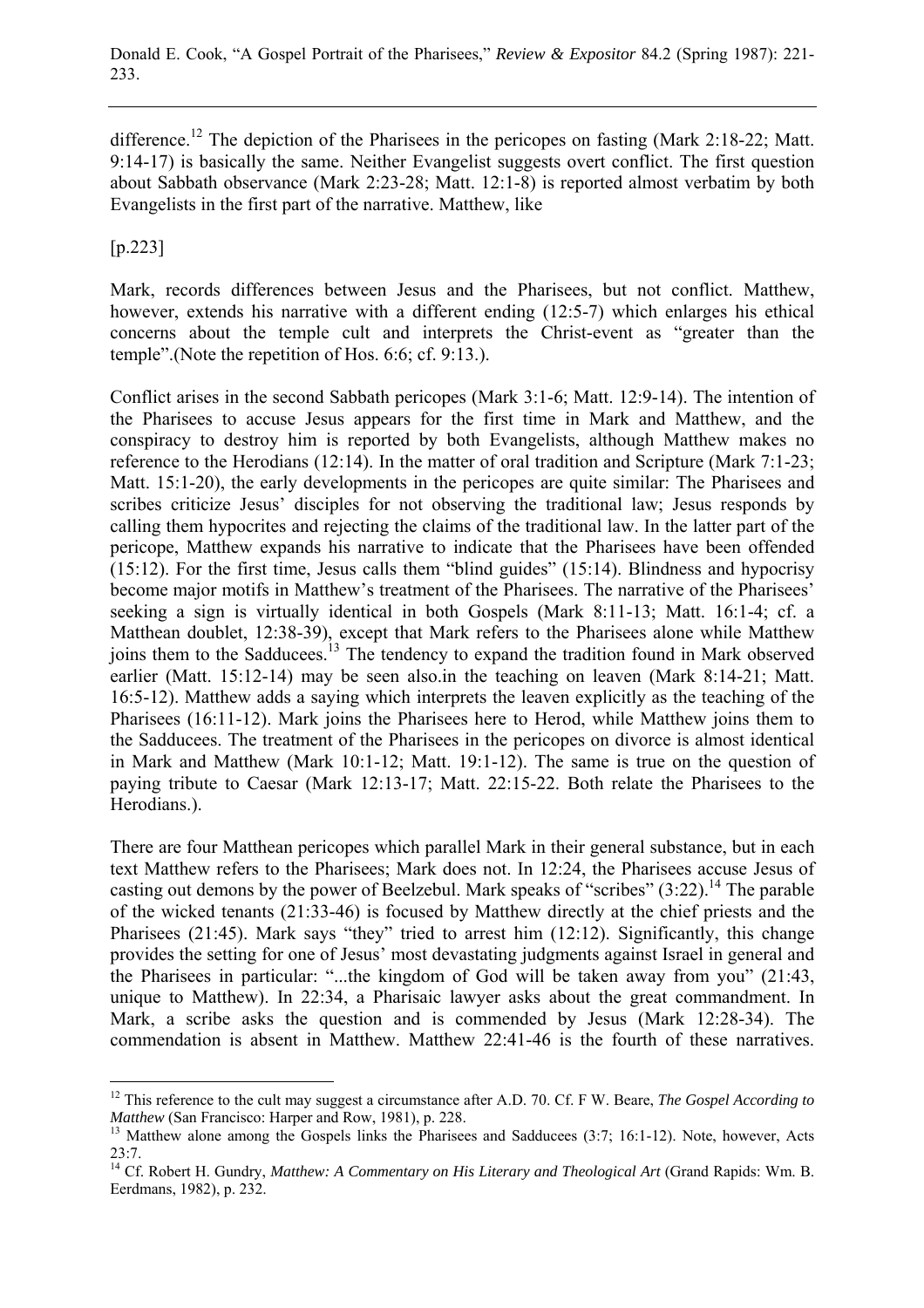According to Matthew, Jesus asks the Pharisees about David's son. In Mark, the question is not directed to an identified group, but makes reference to the scribes (Mark 12:35).

#### [p.225]

Except for several of, the woes in chapter 23, there are only two Matthean Pharisaic pericopes which parallel Luke but not Mark. The first  $(3:7-10)$  portrays an event prior to the public ministry of Jesus in which John the Baptist castigates the Pharisees and Sadducees as a "brood of vipers." Luke (3:7-9) speaks only of the multitudes. The second pericope (12:38-42, a doublet of 16:14) depicts the scribes and the Pharisees asking for a sign, a request Jesus refuses using a "greater than " device similar to that noted in Matthew 12:5-7 above. Luke speaks only of the crowds (11:29-32).

The unique Matthean Pharisaic pericopes, except for those in the woes, are three in number: (1) In the Sermon on the Mount, the righteousness required by Jesus is contrasted with that of the Pharisees (5:17-20). (2) The accusation by the Pharisees that Jesus casts out demons by the prince of demons (9:34) is a doublet of 12:22-24 (cf. Mark 3:22). (3) Matthew alone informs us that the chief priests and the Pharisees asked Pilate for a guard at the tomb (27:62- 66). Note that, as in Mark, the Pharisees are not mentioned in the events of the passion narrative itself, yet this unique text strongly suggests Pharisaic involvement in those events.

The woes against the "scribes and Pharisees, hypocrites" constitute the most systematic and sustained attack against the sect in Matthew. They are situated within a complex of teachings in the temple and are Matthew's final contrast of the teachings of Jesus over against those of the Pharisees in particular and Judaism in general.<sup>15</sup>

The introduction to the woes, basically unique to Matthew (cf. however, Mark 12:37b-40; Luke 11:46; 20:45-46), depicts the Pharisees as teaching the Law of Moses correctly but not abiding by their own teaching. Pride and self serving are their characteristics (23:1-12; note a similar reference to scribes only in Mark 12:38).

There are seven woes, all but one of which explicitly refer to the Pharisees and scribes. There are no woes in Mark and only two in Luke which specifically name the Pharisees. The first two Matthean woes castigate Pharisaic teaching from the standpoint of its negative results (23:13-15; cf. the woe to the "lawyers," Luke 11:52). The third woe, indirectly attacking the Pharisees as "blind guides" (cf. 15:14), objects to the tradition on oaths (23:16-22, unique to Matthew). The fourth woe demands an ethicizing of the practice of tithing vegetable products, calling the Pharisees "blind guides" as in the third woe (23:23-24; cf. direct parallel in Luke 11:42). The fifth woe, continuing the theme of blindness, condemns the washing of cups and plates and again extends ethical demands (23:25-26; cf. direct parallel in Luke 11:39). The sixth woe judges the hypocrisy of the Pharisees and scribes as "whitewashed tombs" (23:27- 28; cf. Luke 11:44, where the woe is addressed "to you"). The seventh woe compares Jesus' opponents with those who murdered the prophets (23:29-31; cf. Luke 11:47-48, where the woe is addressed "to you").

[p.226]

 $\overline{a}$ <sup>15</sup> The woes are part of the fifth major discourse in the Gospel, 23:1-25:46.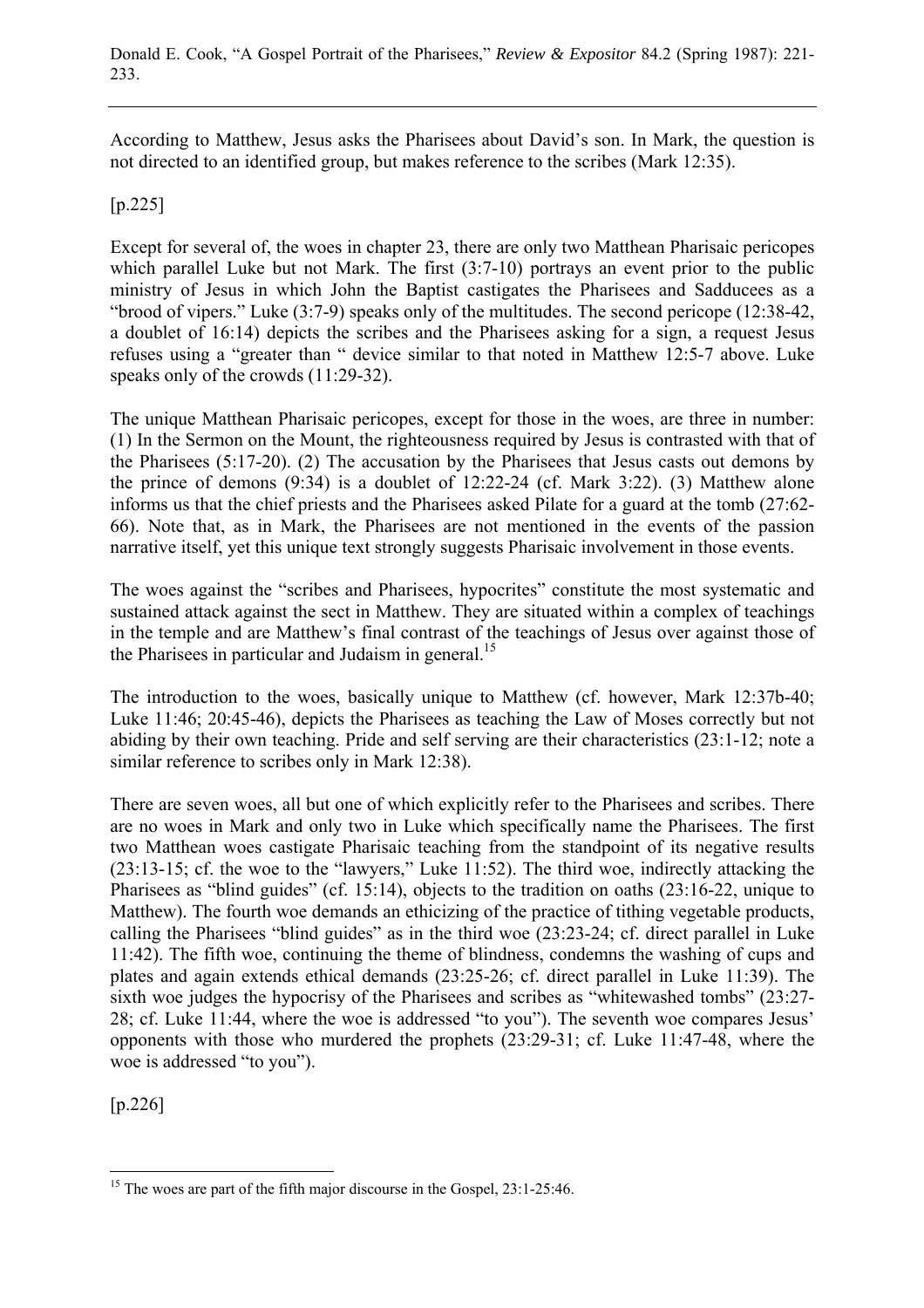The conclusion of the discourse (23:32-39) continues the theme of the seventh woe and makes the same charge against the Pharisees and scribes with which the Gospel began: "You brood of vipers!" (Matt. 3:7, addressed to Pharisees and Sadducees; cf. Luke 3:7).

### **LUKE**

The term Pharisee (or Pharisees) occurs twenty-seven times in fifteen pericopes in the Lukan narrative. As with Mark and Matthew, Luke identifies the sect singularly or in relation to other groups (teachers of the law, lawyers, scribes).16 Luke's understanding of and attitude toward the Pharisees may be detected by examining the ways in which he describes the sect within his narrative and by comparing the third Evangelist's portrayal of the Pharisees with that found in Mark and in Matthew.

The Lukan Pharisaic pericopes can be divided into groups similar to those we identified in Matthew, although Luke does not parallel all the Markan pericopes. He does not parallel all the Matthean Pharisaic pericopes, either. We shall examine the several groupings below. As in our consideration of Matthew, we shall study Luke's discourse against the Pharisees separately.

Luke begins his depiction of the Pharisees in a pericope paralleled.in Mark and Matthew (Luke 5:17-26; Mark 2:1-12; Matt. 9:1-8), but only Luke identifies Jesus' opponents first as Pharisees and teachers of the law, then as scribes and Pharisees, who accuse him of blasphemy in forgiving the sins of a paralytic.<sup>17</sup> The story is Christological and is clearly a conflict narrative which seems to set the tone for the early development of the gospel story.

The third Evangelist. joins the triple synoptic treatment of the Pharisees where Mark begins: with the call of Levi (Luke 5:27-32; Mark 2:13-17; Matt. 9:913) and with the matter of fasting (Luke 5:33-39; Mark 2:18-22; Matt. 9:14-17). Matthew, like Luke, has earlier references to the sect. In all three Gospels the motif of encounter rather than overt conflict is present, although Luke adds that the Pharisees "murmured" or "grumbled" at Jesus' disciples (5:30). The tradition is permeated with a sense of defining the teachings of Jesus over against the Pharisees and Judaism. The third Markan Pharisaic pericope (Mark 2:23-28), which centers in the plucking of grain on the Sabbath, is also found in Luke and Matthew (Luke 6:1-5; Matt. 12:1-8). Luke's handling of the tradition is of the same texture as that noted above and is generally in line with the attitudes of Mark and Matthew, except that Luke refers to "some" of the Pharisees (6:2) rather than making a broad generalization as in Mark and Matthew (cf. Matt. 12:38). Luke's treatment of the healing of the man with a withered hand (Luke 6:6-11; Mark 3:1-6; Matt. 12:9-14) is substantially like that of Mark and Matthew. Here we observe in Luke, as in the other synoptics, overt hostility toward Jesus by the Pharisees. Mark's reference to the Herodians (Mark 3:6) is not included; rather Luke joins the scribes to the Pharisees as

[p.227]

<sup>&</sup>lt;sup>16</sup> J. A. Ziesler has an instructive footnote on the Pharisees and the groups to which the Evangelists link them in his article, "Luke and the Pharisees," *New Testament Studies*, 25 (1979), 150.

<sup>&</sup>lt;sup>17</sup> "...the story as a whole illustrates strikingly the principle that the materials preserved in the Gospels are those which were relevant to the continuing mission of the church." F W. Beare, *The Earliest Records of Jesus* (New York: Abingdon Press, 1962), p. 77.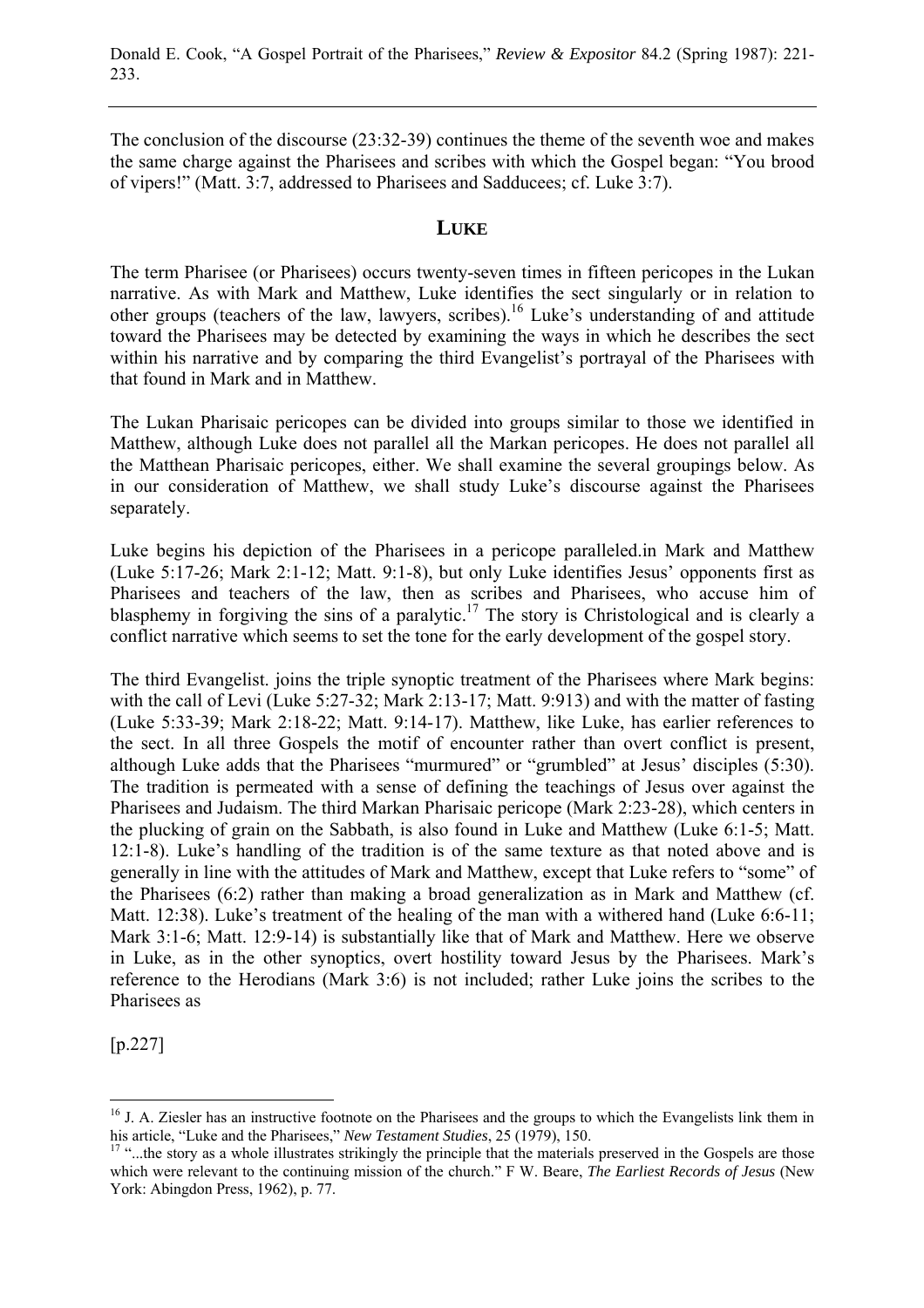Jesus' opponents who are "filled with fury." Their proposed course of action is not specified as in Mark and Matthew.

Luke, however, is not consistent in this attitude toward the Pharisees. Early in his narrative, he focuses the preaching of the Baptist upon the multitudes rather than upon the Pharisees, as in Matthew (Luke 3:7-9; Matt. 3:7-10). In addition, Luke makes no mention of a Markan/Matthean Pharisaic pericope concerned with ritual purity which appears at about the midpoint of their narratives (Mark 7:1-23; Matt. 15:1-20).<sup>18</sup>

In the Lukan "special section" (9:51-18:14), there are several indications which hint at a Lukan intention to modify the synoptic negativism concerning the Pharisees. Observe, for example, that there are several pericopes which parallel Markan/Matthean Pharisaic narratives, but in each instance Luke does not refer explicitly to the sect. In 10:25-28 the person who questions Jesus is a lawyer, while in Mark he is "one of the scribes" (12:28) and in Matthew, significantly, a Pharisaic lawyer (22:34-35). In the Lukan Beelzebul controversy (Luke 11:14-23) Jesus' accusers are "some of them," the people; yet in Mark, they are the scribes (3:22-27) and in Matthew, the Pharisees (12:24; cf. 9:34). The Lukan pericope on the request for a sign makes no reference to the Pharisees (11:29-32), whereas Mark speaks of Pharisees (8:11) and Matthew identifies Jesus' adversaries as Pharisees and Sadducees (16:1; cf. 12:38). The same trend can be observed in the teaching on divorce (Luke 16:18; Mark 10:1-12; Matt. 19:1-12).

In the Jerusalem narrative before the passion, a moderating attitude is also evident. Luke three times refrains from naming the Pharisees explicitly, while one or both of the other synoptics do: (1) Only Matthew focuses the parable of the wicked tenants against the chief priests and Pharisees (Luke 20:9-19; Mark 12:1-12; Matt. 21:33-46). (2) The question of tribute to Caesar is raised by the Pharisees and Herodians in Mark and in Matthew (Mark 12:13-17; Matt. 22:1522), but not in Luke (20:20-26). (3) Only Matthew mentions the Pharisees in the pericope on David's son (Luke 20:41-44; Mark 12:35-37a; Matt. 22:41-46).19

The Pharisaic pericopes unique to Luke are quite instructive and reveal the breadth of Lukan interest and concern.<sup>20</sup> One found in Luke's special section portrays the Pharisees in a friendly light: Some of them warn Jesus that Herod wants to kill him (13:31-33). In addition there are three narratives in which the setting is a meal in a Pharisee's home. Although each setting is conflict-oriented, the table situation softens the effect. The first (7:36-50) is found in a narrative preceding the special section. Here the dialogue with Simon, a Pharisee, serves as a background for Jesus' teaching on forgiveness regarding a woman of the street. The second meal (11:37-12:1), located in the special section, is the setting for Luke's discourse on the Pharisees and will be considered below. The third meal (14:1-6), also in the special section, contrasts Jesus' understanding of the Sabbath with that of the Pharisees in light of human need.

#### [p.228]

<sup>&</sup>lt;sup>18</sup> This is part of what is usually called Luke's "Great Omission." Obviously, matters other than Pharisaic concerns were involved in Luke's editing process. Cf. Beare, *The Earliest Records of Jesus*, p. 128.<br><sup>19</sup> I am aware of the current debate concerning the relationship of the Synoptic Gospels to each other. I have

followed the theory of Markan priority and have assumed that Luke had access to some form of a common source shared with Matthew.

 $20$  Because of the difficulty in knowing exactly how the shared tradition (Q) came to Matthew and Luke, the unique Lukan passages are most important as indicators of the Lukan attitude toward the Pharisees.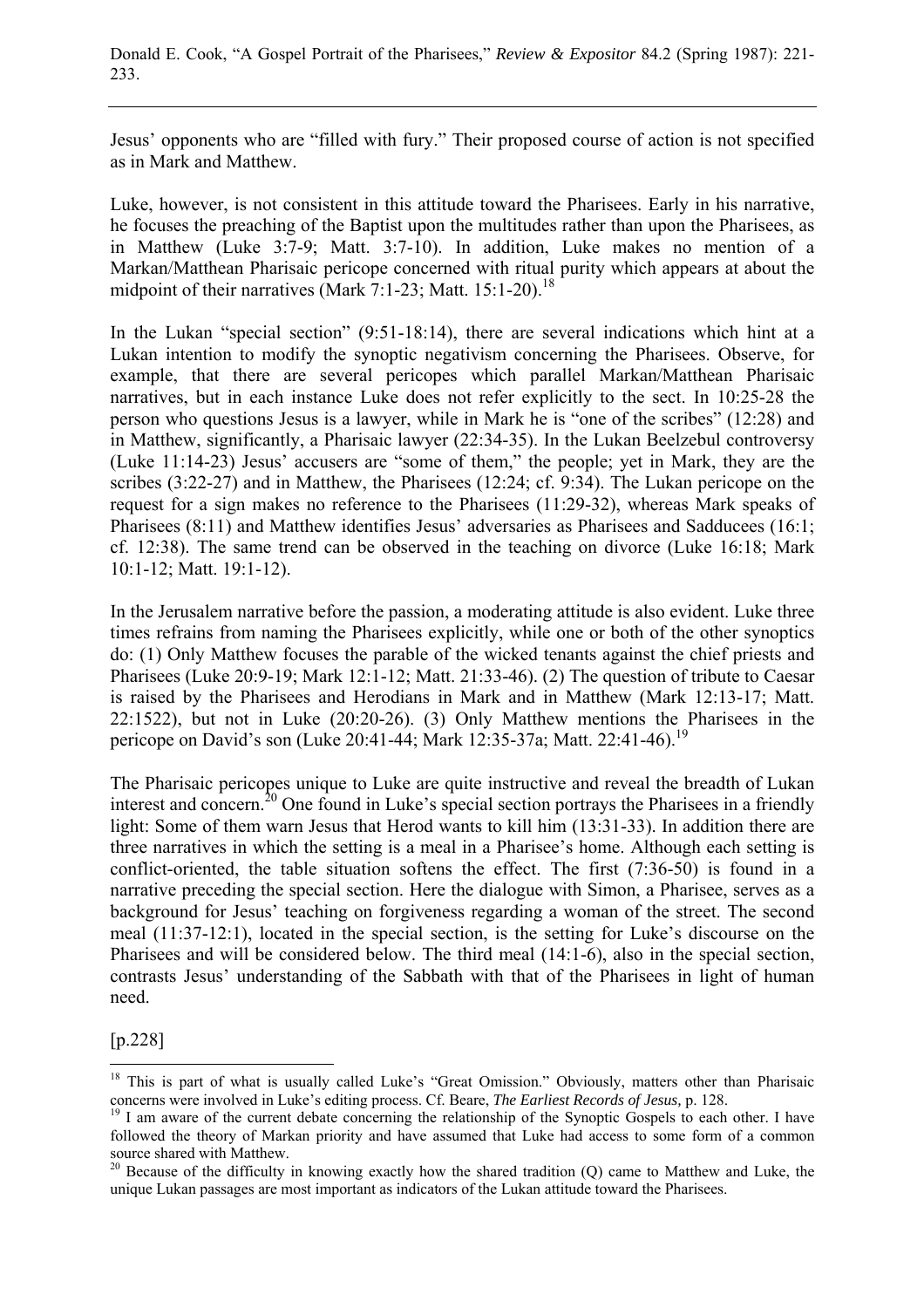Over against the moderating attitude noted above, other unique Lukan Pharisaic pericopes, all but one in the special section, are quite critical of. the sect. In 16:14-15 the group is accused of being "lovers of money," who scoffed at Jesus' teaching. This charge is not found elsewhere in the synoptics. The parable of the Pharisee and the publican (18:9-14) contrasts the self-righteous zeal of a Pharisee with the humility of a tax collector. Two other unique pericopes portray the Pharisees as questioners of Jesus or critics of his disciples .in much the same manner as observed in Mark (Luke 17:20-21; 19:39-44).

This negative attitude may also be observed in two Pharisaic pericopes paralleled in Matthew. In a saying about John the Baptist fairly early in the Gospel (Luke 7:24-35; Matt. 11:7-19), Luke alone mentions the Pharisees and the lawyers and interprets their response to John as that of those who "rejected the purpose of God for themselves." Similarly, this attitude is continued in the Lukan setting for the parable of the lost sheep (Luke 15:1-10; Matt. 18:12- 14).

The Lukan discourse against the Pharisees (11:37-12:1) generally parallels. the Matthean teaching (Matt. 23:1-36) and concludes with a warning similar to one found at another point in the synoptic material (Mark 8:15; Matt. 16:6). It is not so elaborate or systematic as the Matthean text. The setting for the discourse is a meal at a Pharisee's home during which there is a disagreement over ritual purity: Jesus did not wash before the meal. In reaction to the Pharisee's astonishment at his behavior, Jesus begins to castigate the sect in general. The introductory narrative parallels. Matthew's fifth woe (Luke 11:37-41; Matt. 23:25-26).

There are only two woes directed explicitly at the Pharisees in Luke compared with Matthew's sixfold "Woe to you, scribes and Pharisees, hypocrites." Indeed, the word *hypocrite* does not occur in the Lukan discourse, although hypocrisy appears in the conclusion (12:1). Yet five of the seven Matthean woes are paralleled .in some way in Luke.

Luke's first woe, which focuses upon ethical concerns beyond the tithing of agricultural products, parallels. Matthew's fourth (Luke 11:42; Matt. 23:23), and his second (11:43), which accuses the Pharisees of seeking places of prominence, parallels. Matthew's introduction (Matt. 23:6-7). The third woe, pronounced upon the Pharisees indirectly ("You are like graves"), parallels. Matthew's sixth (Luke 11:44; Matt. 23:27); and the fourth Lukan woe, which addresses the burdens of legal observances and parallels. the Matthean introduction, is directed against lawyers explicitly, not Pharisees (Luke 11:46; Matt. 23:4). Luke's fifth woe, against those who honor dead prophets, is also indirect, but parallels Matthew's seventh woe (Luke 11:47-48; Matt. 23:29). The sixth and final Lukan woe, pronounced upon the lawyers who impede others in their seeking God, parallels. Matthew's first woe (Luke 11:52; Matt. 23:13).

The discourse is concluded by an indication that the scribes and Pharisees were still trying to entrap Jesus (11:53) and a warning from Jesus concerning

[p.229]

"The leaven of the Pharisees, which is hypocrisy" (Luke 12:1; cf. Mark 8:15; Matt. 16:6).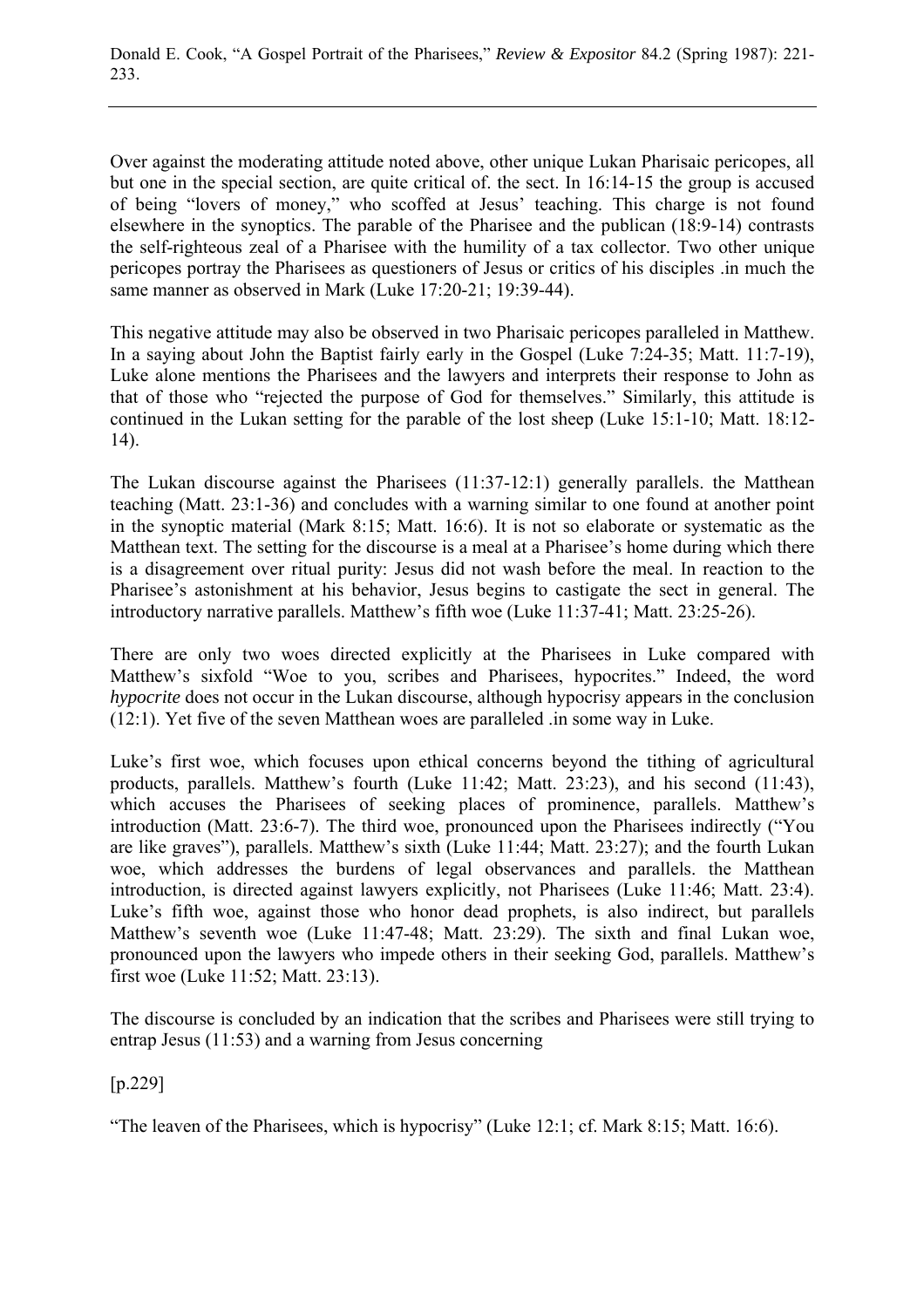Donald E. Cook, "A Gospel Portrait of the Pharisees," *Review & Expositor* 84.2 (Spring 1987): 221- 233.

Finally, it should be noted that Luke does not mention the Pharisees in the passion narrative. This is true of Mark and Matthew as well.

#### **SUMMARY**

Probably the most important summary note that can be made is to call attention to the relative paucity of data concerning the Pharisees in Mark. Much of the Gospel proceeds without reference to them.

Mark indicates a number of Pharisaic concerns in their conflict, with Jesus: table fellowship (2:13-17), fasting (2:18), Sabbath observance (2:23-8; 3:1-6), ritual cleanness (7:1-2, 17-23), observance of oral tradition (7:1-5), interpretation of Scripture (7:8-15), divorce (10:2), paying taxes to Rome  $(12:13-17)$ , and matters concerning the Messiah  $(2:28:8:11-13)^{21}$ 

In the early sections of the Gospel, the issues are identified, but no overt conflict. arises. The situation changes after 3:1 when successively Mark indicates that the Pharisees accuse (3:2), seek to destroy  $(3:6)$ , argue with  $(8:11)$ , test  $(10:2)$ , and seek to entrap  $(12:13)$  Jesus. For his part, beginning in chapter 7 Jesus calls the Pharisees hypocrites (7:6; 12:15), accusing them of leaving the commandment of God for human tradition (7:8), warns the disciples against Pharisaic teaching (8:15), and says that they are hard-hearted (10:5): Mark does not mention the Pharisees at all in. the passion narrative.

The struggle which Mark depicts is sharp, but it is within the family of Judaism. It is no more intense than some of the conflicts found in the prophets. Mark writes from a Christian perspective, but he is not anti-Semitic or anti-Jewish. He is anti-Judaic only in the sense that he is pro-Christian.

The Gospel seems to reflect traditions and circumstances in Judaism and the early church prior to the destruction of Jerusalem.<sup>22</sup> The Evangelist. is interpreting the story of Jesus Christ in which the Pharisees appear occasionally, but significantly. Mark portrays the Pharisees as a foil against which to contrast the work and teachings of Jesus of Nazareth, whom he believes to be the Messiah. $^{23}$ 

A survey of Matthew's Pharisaic pericopes reveals a close relationship to the traditions found in Mark. Matthew, however, indicates broader grounds for conflict between Jesus and the Pharisees than does Mark<sup>24</sup> and is more intensely critical of the sect generally.

<sup>&</sup>lt;sup>21</sup> "The legal agenda at every point has a counterpart in the rabbinic traditions of the Pharisees. Moreover, the stress of the Gospels seems just about right: cleanness laws, agricultural taboos, Sabbath and festival observance, family laws. We further observed attention to Temple consecration and oaths. Only fasting seems to play no significant part in the rabbinic traditions about the Pharisees. The doctrinal issues are quite another matter."<br>(Neusner, Judaism in the Beginning of Christianity, p. 55).<br><sup>22</sup> Cf. Hengel, *Studies in the Gospel of Mark* 

<sup>&</sup>lt;sup>23</sup> Note John Bowker's suggestion that Mark's Pharisees may be related to the *perushim* (extremists) who are to be differentiated from the *Hakamim* (Sages, the predecessors of the rabbis) in his *Jesus and the Pharisees*

<sup>&</sup>lt;sup>24</sup> Ethical concerns related to tithing vegetable products (23:23) and in regard to the temple cult (9:13; 12:6), a more pronounced concern for the law and its fulfillment (5:17-20; 22:34-40), and problems related to oaths  $(23:16).$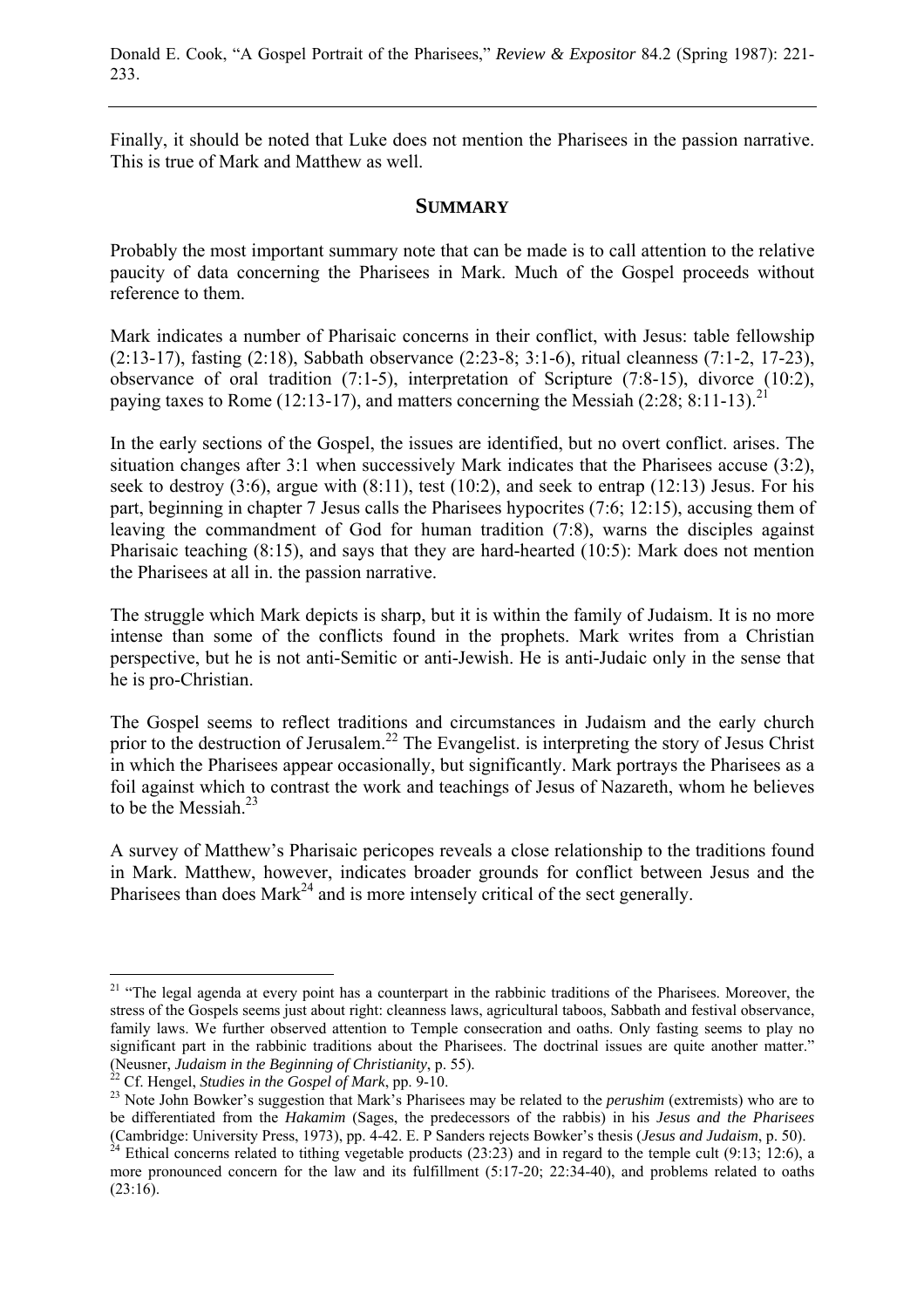In the pericopes parallel to Mark, Matthew tends to treat the Pharisees and their concerns in a manner similar to Mark. Even here, however, on two occasions, the Evangelist reveals an ethicizing concern in regard to the temple cult which goes beyond Mark (9:13;12:5-8; cf. Hos. 6:6) and at another point adds an

[p.230]

 $\overline{a}$ 

epithet, "blind guides" (15:14), which becomes a theme in the woes. This tendency to expand certain Markan themes is evident also in 16:5-12.

The pericopes into which Matthew or his sources interject Pharisaic conflict.(12:24; 21:33-46; 22:34; 22:41-46) are not very different in tone or substance from those which follow Mark more closely. Yet they intensify the reader's perception of conflict.by their addition to the bulk of the controversy data. More significantly, however, one of these narratives provides the setting for one of the most cutting judgmental passages in the Gospel (21:43).

The two pericopes which parallel Luke alone (3:7-10; 12:38-42) follow the Matthean tendency toward intensification noted above. They are focused upon the Pharisees and their compatriots by Matthew, while Luke portrays each scene more generally without naming the Pharisees. Such developments reflect the mind of the Evangelist, or his sources.

Each of the unique Matthean Pharisaic narratives is quite revealing. A pericope in the Sermon on the Mount (5:17-20), which has legal concerns, suggests that the Pharisees are cut off from the kingdom of God (as in 21:43). In another passage (9:34), a Pharisaic accusation that Jesus is empowered by demonic forces, repeated later as a doublet (12:22-24), heightens the sense of conflict from a Christological point of view. A third passage (27:62) hints of Pharisaic involvement in the passion events, although Matthew, like Mark, makes no direct mention of this.

The discourse on the woes in chapter 23 is a literary construction based essentially on unique Matthean materials and traditions shared with Luke. It is a showcase of Matthean attitudes toward the Pharisees. The teachings are organized in a manner similar. to the Sermon on the Mount, and the woes function collectively as a negative expression of much of the teaching on righteousness found in the sermon. In a sense, they are the opposites of the beatitudes, epitomizing the Pharisees' culpability and Matthew's hostility toward them. The woes are addressed to Jesus' opponents, but the context of the passage suggests that they are for the benefit of the disciples and thus, probably, are intended as teachings for Matthew's church.

Matthew tells the story of Jesus in much the same way that Mark does. His portrayal of the Pharisees has roots which go back into the history of Jesus, but his hostility in certain conflict. passages, and especially his development of the woes discourse, suggest that the Evangelist. has concerns which demand a specific definition of the Christian community as distinct from Judaism.25 Most probably the circumstances of hurt, growing tension, and hostility between Judaism and Christianity, which began before the fall of Jerusalem and culminated in a

<sup>&</sup>lt;sup>25</sup> These concerns become most transparent in the introduction to the woes where the command is given by Jesus: "...practice and observe whatever they tell you, but not what they do..." (23:3). I take this to indicate that Matthew perceives a Judaic threat to his church, possibly from within as well as without.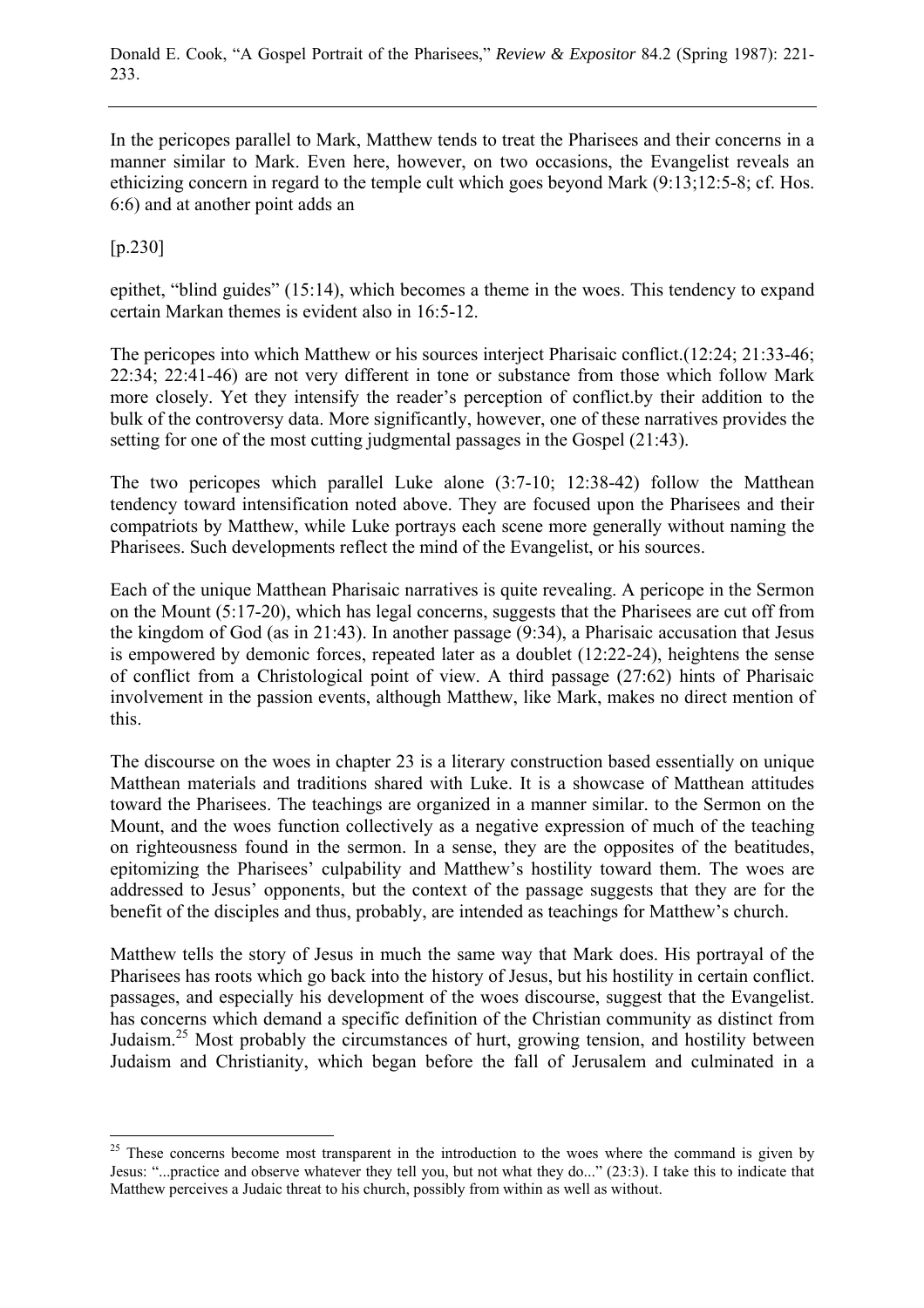complete break between the two groups after Jamnia, provide the best clue to the nature of the Evangelist's concerns within and without his fellowship.<sup>26</sup>

[p.231]

 $\overline{a}$ 

A summary of the Lukan depiction of the Pharisees is a study in apparently contradictory emphases which are in tension with each other. The following examples highlight the data.

Luke introduces us to the Pharisees with a Christological conflict pericope also mentioned in Matthew but attributed to the Pharisees only by Luke (5:1726). He quickly joins the other synoptics in four Pharisaic pericopes which indicate confrontation or conflict. with Jesus in the areas of table fellowship, fasting, and Sabbath observance, with slight modifications (5:27-39; 6:1-11). This negative stance is heightened by the Lukan addition to a pericope shared with Matthew which announces that the Pharisees and lawyers have rejected God's purpose by not receiving John's baptism (7:30) and by Luke's setting for the parable of the lost sheep (15:2). The same tendency may be observed in several unique Pharisaic pericopes in Luke's special section, especially the description of the Pharisees as lovers of money (16:14-15) and the parable of the Pharisee and the publican (18:9-4). Even the stories of Jesus' eating with the Pharisees must be taken as conflict-oriented, although somewhat softened (7:36-50; 11:37-12:1; 14:1-6).

There is, however, another Lukan view of the Pharisees in the gospel materials that is more positive in outlook. Early in his narrative Luke turns the preaching of John away from the Pharisees and Sadducees (as in Matthew) and focuses it more generally toward the multitudes (3:7-9). Indeed, comparative study reveals that Luke makes no mention of a Markan/Matthean Pharisaic pericope concerned with ritual purity and quite caustic in tone (Mark 7:1-23; Matt. 15:1-20). Further, in the special section there are several pericopes which are edited to remove references to the Pharisees: $27$  the lawyer's question (10:25-28), the Beelzebul controversy  $(11:14-3)$ , seeking a sign  $(11:29-32)$ , and a teaching on divorce  $(16:18)$ . The same development also may be found in the Jerusalem narrative before the passion: the parable of the wicked tenants (20:9-19), the matter of tribute to Caesar (20:20-26), and the question of David's son (20:4144).

There is one additional indication of Luke's "other" view. It is most striking because it presents a circumstance not reported in the other synoptics. In 13:31-33 some (as in 6:2) of the Pharisees come to Jesus and warn him that Herod is trying to kill him. This is a friendly act.

Luke's attitude toward the Pharisees is nearer to that of Mark than to Matthew's, yet it is his own. The tension between his positive and negative statements suggests that Luke came to accept the necessity of defining Christianity as distinct from Judaism, but rejected the traditional perception of the sect as the monolithic<sup>28</sup> opponents of Jesus. While Luke is undoubtedly hostile to the Pharisees *at points*, he is not bitter.

<sup>26</sup> Note the arguments of Graham N. Stanton in his article, "The Gospel of Matthew and Judaism," *Bulletin of the John Rylands Library*, 66 (1984), 264-284. Also, Gundry, *Matthew: A Commentary*, p. 453.<br><sup>27</sup> I judge the editing to have been done by Luke, but the Pharisaic references may have been absent in the source

shared with Matthew. Thus Matthew may have added them. In any event, Luke does not use these pericopes to attack the Pharisees; Matthew does.

 $^{28}$  I am indebted to J. A. Ziesler for this insight ("Luke and the Pharisees," p. 155).